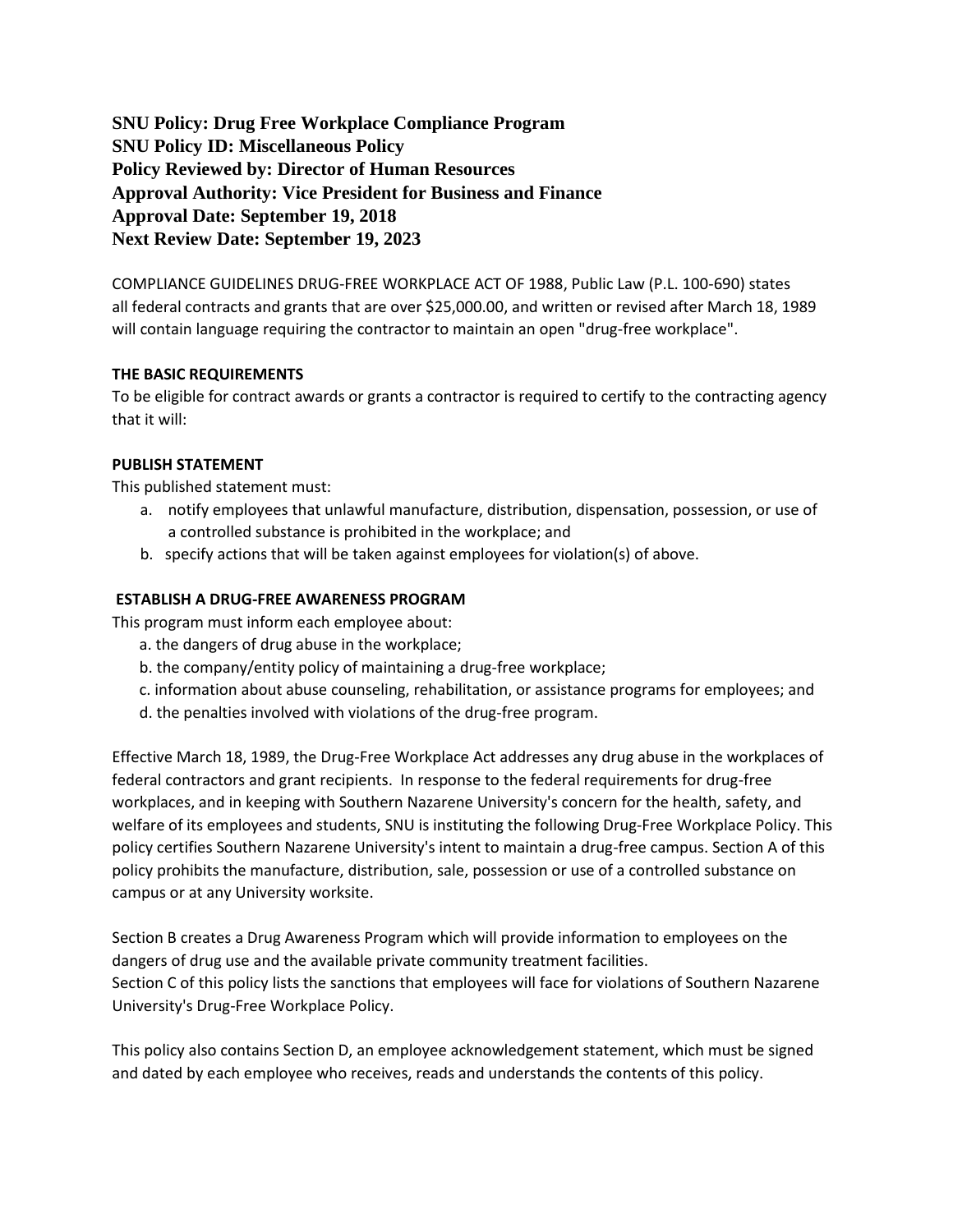The Drug-Free Workplace Act requires Southern Nazarene University to notify each employee that, as a condition of employment, he/she must:

• Notify Southern Nazarene University of any conviction for a drug- related offense committed in the workplace, within five (5) days of the conviction.

Any employee violating this policy will be subject to disciplinary action, up to and including termination of employment.

## **SECTION A: PROHIBITIONS**

Southern Nazarene University's Drug-Free Workplace Policy prohibits employees from engaging in any of the following activities:

 1. Use, possession, manufacture, distribution, dispensing or sale of illegal drugs on company premises or company business, in company supplied, owned or leased vehicles, or during working hours;

 2. Unauthorized use or possession, or any manufacture, distribution, dispensing or sale of a controlled substance on company premises or while conducting company business or while in company supplied, owned or leased vehicles;

- 3. Storing in a locker, desk, automobile or other repository on the company premises or in company supplied, owned or leased vehicles or equipment any controlled substance whose use is unauthorized;
- 4. Being under the influence of a controlled substance on company property or while on company business, or while in company supplied, owned or leased vehicles or equipment;
- 5. Any possession, use, manufacture, distribution, dispensing or sale of illegal drugs off company premises which may adversely affect the individual's or others' work performance, his own or others' safety at work, or the company's regard or reputation in the business community or in the business or profession;
- 6. Failure to adhere to the requirements of any drug treatment or counseling program in which the employee is enrolled;
- 7. Failure to notify the company of any conviction under criminal drug statutes or regulations for a workplace offense within five (5) calendar days of the conviction; and
- 8. Refusal to sign the acknowledgement statement to abide by the company's Drug-Free Workplace Policy.

#### **AUTHORIZED USE OF PRESCRIBED MEDICINE**

Any employee undergoing prescribed medical treatment with any drug which may alter his or her physical or mental ability must report this treatment to his or her supervisor. The supervisor will determine whether a temporary change in the employee's job assignment during the period of treatment is warranted and justified.

#### **SECTION B: DRUG AWARENESS PROGRAM**

To help employees and their families understand and avoid the perils of drug abuse, Southern Nazarene University has developed what we believe to be a comprehensive Drug Awareness Program. The University will use this program in an effort to prevent and eliminate drug abuse which may affect the workplace. The Drug Awareness program will inform employees about:

(1) the dangers of drug abuse in the workplace;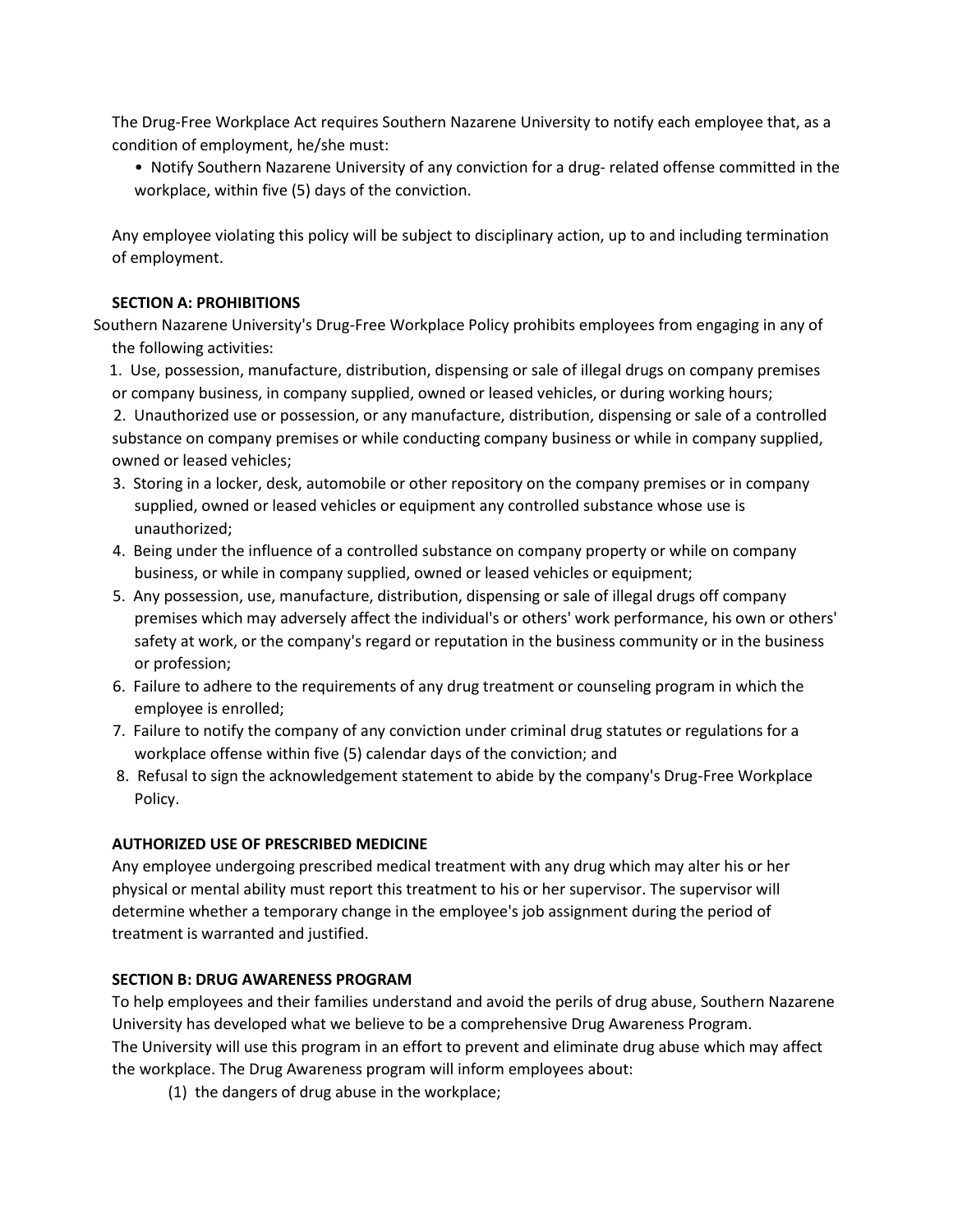- (2) our company's Drug-Free Workplace Policy;
- (3) the availability of treatment and counseling for employees who voluntarily seek such assistance; and
- (4) sanctions for violations of Southern Nazarene University's Drug- Free Workplace Policy.

Our employees are one of our most valuable resources. For that reason, their health, safety and welfare is an important concern. Any drug use which imperils the health, safety and well-being of our employees or students, will not be tolerated.

The use and/or abuse of illegal drugs and other controlled substances, on or off-duty is inconsistent with law-abiding behavior expected of all citizens. Employees who use and/or abuse illegal drugs or other controlled substances on or off duty tend to be less productive, less reliable, and prone to greater absenteeism. This, in turn, may result in increased costs, delays and risks. Drug use in the workplace puts the health, safety and welfare of the abuser and all other workers around him or her at increased risk. Our employees have the right to work in a safe and drug-free environment. Drug abuse inflicts a devastating toll on the nation's productive resources and the health, safety and well-being of American workers.

Early recognition and treatment of drug abuse is important for successful rehabilitation. Whenever feasible, we will assist employees in overcoming drug abuse by providing information on treatment opportunities and programs. However, the decision to seek diagnosis and to accept treatment is primarily the individual employee's responsibility.

Employees with drug abuse problems should request assistance from his or her supervisor or anyone in administration. The University will treat all such requests as confidential.

An employee's voluntary request for assistance may not, however, prevent disciplinary action for violation of Southern Nazarene University's Drug- Free Workplace Policy.

Southern Nazarene University is instituting a zero tolerance level program. Southern Nazarene University is committed to maintaining a safe workplace free from the influence of drugs. All employees and subcontractors are hereby notified that Southern Nazarene University will comply with the requirements of the Drug-Free Workplace Act of 1988 (P.L. 100-690) and all applicable regulations issued thereunder, as well as the more stringent rules promulgated by federal agencies when they are applicable.

# **SECTION C: DISCIPLINARY ACTIONS FOR VIOLATING DRUG-FREE WORKPLACE POLICY**

- 1. Violation of Southern Nazarene University's Drug-Free Workplace Policy may result in disciplinary action, up to and including discharge, at the University's discretion.
- 2. In addition to any disciplinary action, the University may, in its sole discretion, refer the employee to a treatment and counseling program for drug abuse. Employees referred to such a program by the company must immediately cease any drug use, may be subject to periodic unannounced testing for a period of twenty-four months, and must comply with all other conditions of the treatment and counseling program. The University shall determine whether the employee it has referred for drug treatment and counseling should be temporarily reassigned for safety reasons to another position.